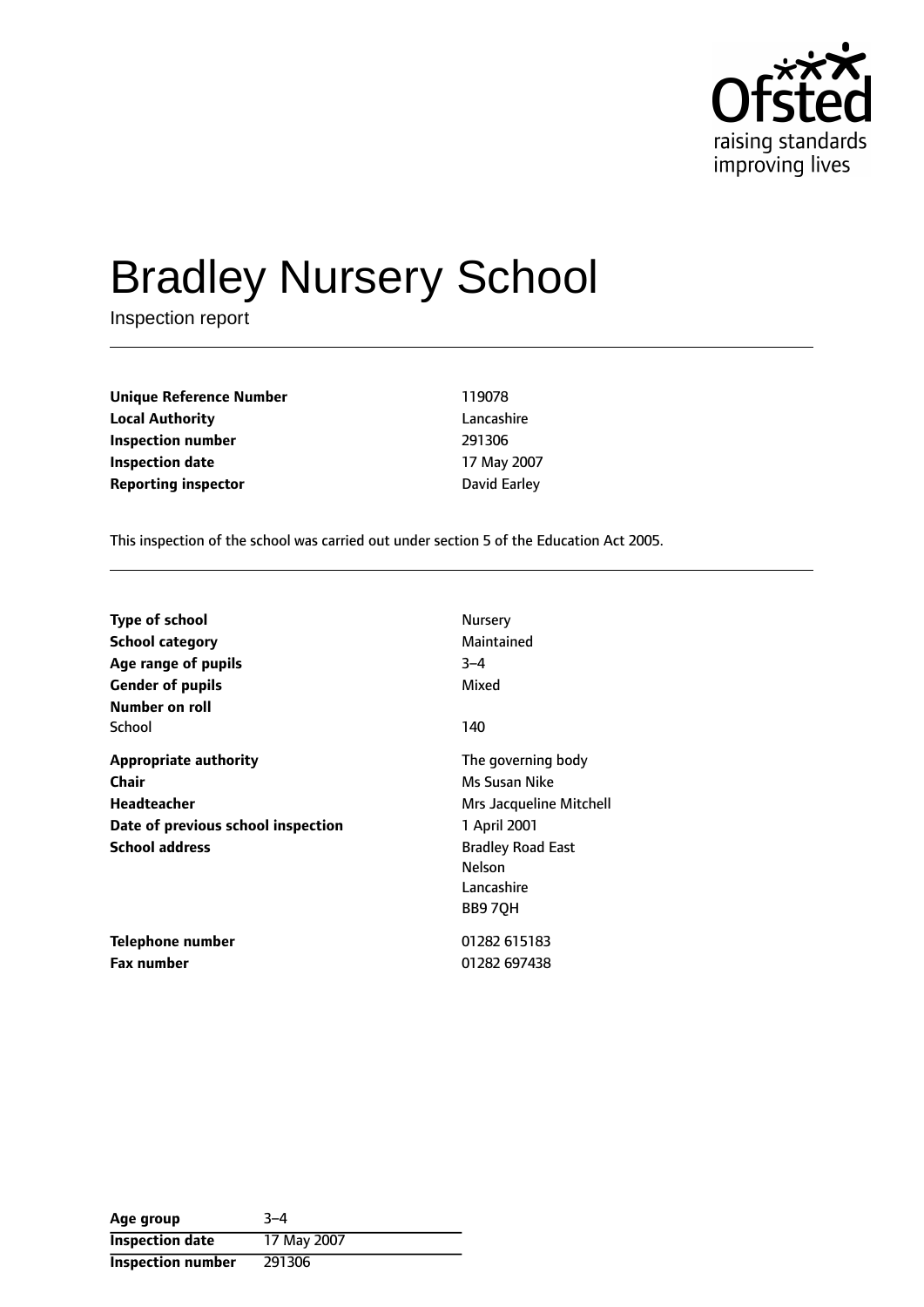.

© Crown copyright 2007

#### Website: www.ofsted.gov.uk

This document may be reproduced in whole or in part for non-commercial educational purposes, provided that the information quoted is reproduced without adaptation and the source and date of publication are stated.

Further copies of this report are obtainable from the school. Under the Education Act 2005, the school must provide a copy of this report free of charge to certain categories of people. A charge not exceeding the full cost of reproduction may be made for any other copies supplied.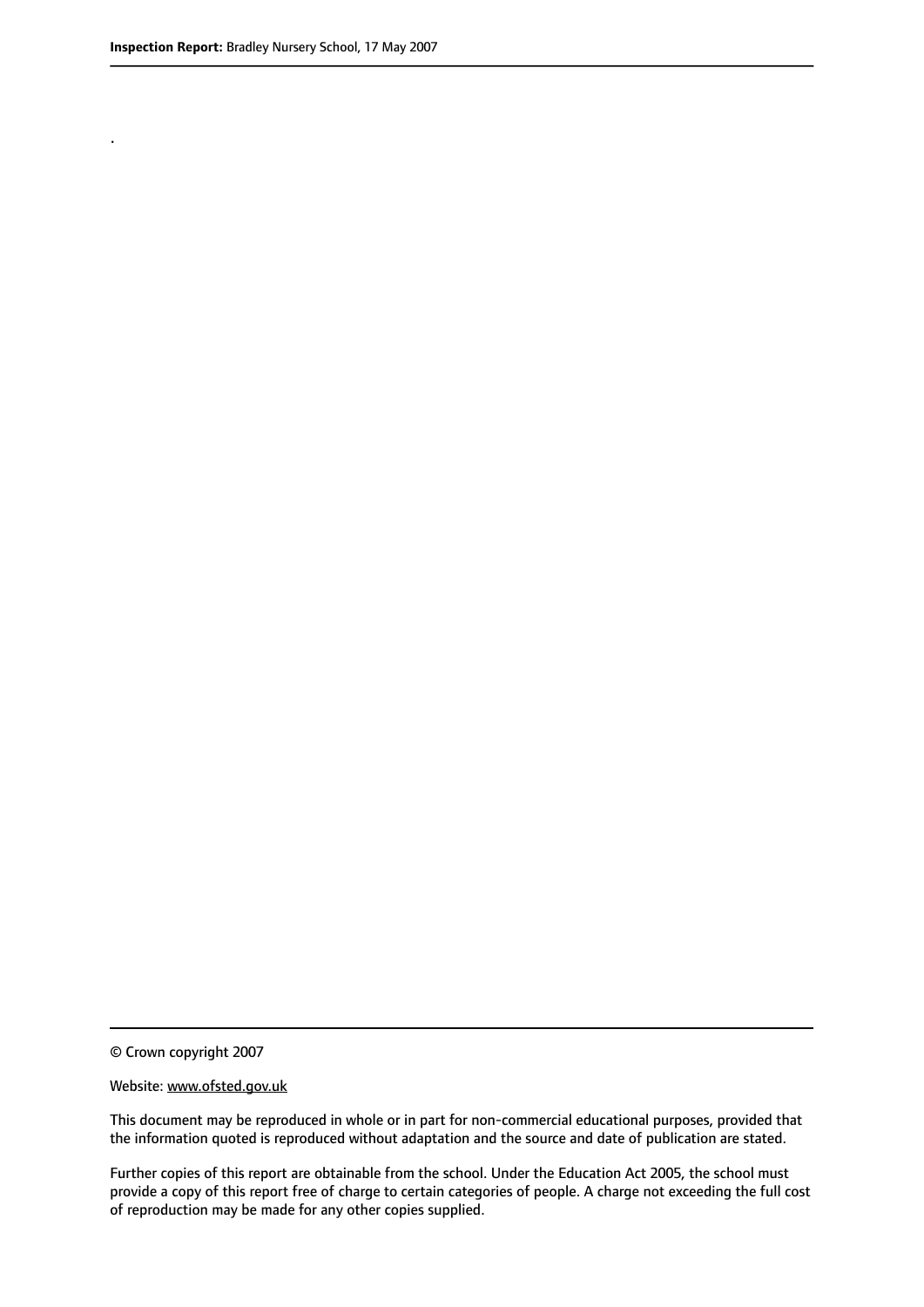# **Introduction**

The inspection was carried out by one Additional Inspector.

## **Description of the school**

Bradley Nursery School is situated in the centre of Nelson. It provides education for children aged 3 and 4 years. It is part of a Children's Centre that offers a wide range of extended services for children from birth to five years. It serves an area of considerable social and economic deprivation. A large majority of children are from Asian backgrounds and most speak Panjabi or Urdu as their home language. A high proportion of children learn English as an additional language. A small proportion of children have learning difficulties and/or disabilities and there is a small number of looked after children. All children attend either morning or afternoon session part time. Attainment on entry is very low when compared with expectations for three year olds.

## **Key for inspection grades**

| Grade 1 | Outstanding  |
|---------|--------------|
| Grade 2 | Good         |
| Grade 3 | Satisfactory |
| Grade 4 | Inadequate   |
|         |              |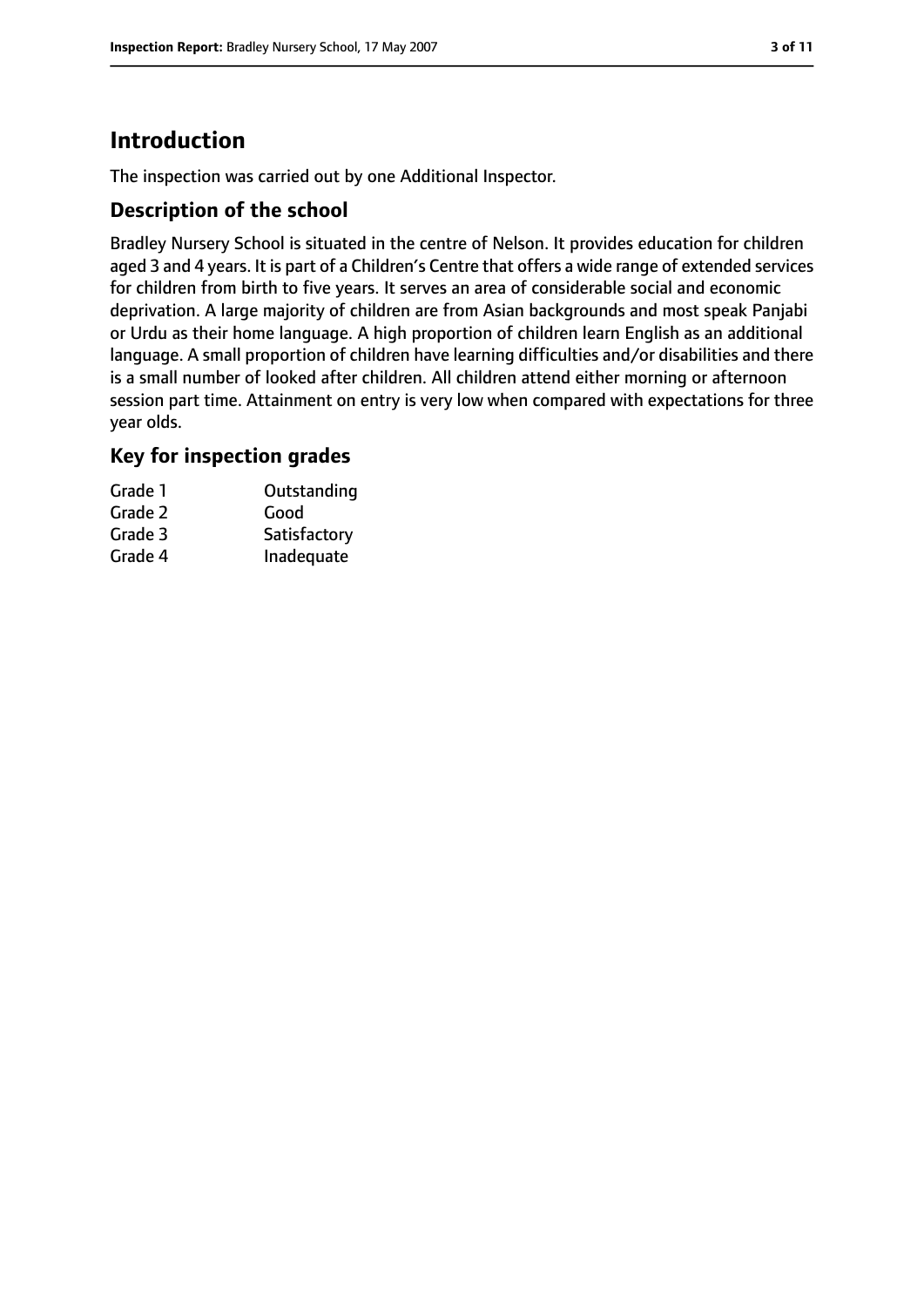# **Overall effectiveness of the school**

#### **Grade: 1**

This is an outstanding school, which gives excellent value for money. Excellent leadership by the headteacher leads to very effective teamwork and a shared determination to improve. This is a significant factor in children's impressive personal development and achievement.

When children come into the Nursery their attainment is much lower than is usual for three year olds. They make excellent progress so that by the time they are ready to move on to full time education all children reach the goals set in personal, social and emotional and physical development, though not in all areas of learning. However, a minority do reach the goals set in all the areas of experience.

Personal development, including spiritual, moral, social and cultural education is excellent and this provides a firm foundation for the excellent achievement. Within the warm and challenging family atmosphere, children grow in confidence and self esteem. They know about healthy lifestyles and thoroughly enjoy coming to Nursery. Children feel safe and secure and relationships are excellent. They are very well prepared for the next stage in their education and contribute well to the local community. They entertain patients in the community hospital with their singing and raise funds for local charities.

Teaching is excellent. Teachers and support assistants know the children very well and use assessment very effectively so that work is well suited to all children; whatever their age, ability or background. Typically teaching is challenging and stimulating so that children want to learn. Teachers use questions and discussions very effectively to extend language and mathematical ideas through a wide range of activities. Complementing the teaching is the excellent curriculum. It is well adjusted to the different needs of children so that they are challenged at the appropriate level. Enrichment is particularly good, enhancing the many exciting and practical activities children experience. The curriculum is extended by strong links with outside agencies.

Care guidance and support are excellent. There is a very strong family atmosphere where children feel safe and well cared for. All children are well known and highly valued by staff so that their confidence and delight in learning blossom. Assessment and tracking are used very effectively in order to check progress and make improvements.

Leadership and management are excellent at all levels. No stone is left unturned in pursuing the best for all children. Governors and staff work well together in evaluating performance and devising a very clear plan for improvement.

# **What the school should do to improve further**

• There are no major areas for improvement.

# **Achievement and standards**

#### **Grade: 1**

Achievement is excellent. By the time they are ready to move on to full time education, all children reach the goals set for their learning in personal, social and emotional development and in physical development. A minority of children reach the goals set for all the areas of learning and many are close. This represents excellent achievement and progress from their very low starting points, particularly for the large proportion of children who are at an early stage of learning English as an additional language. Children who initially had difficulty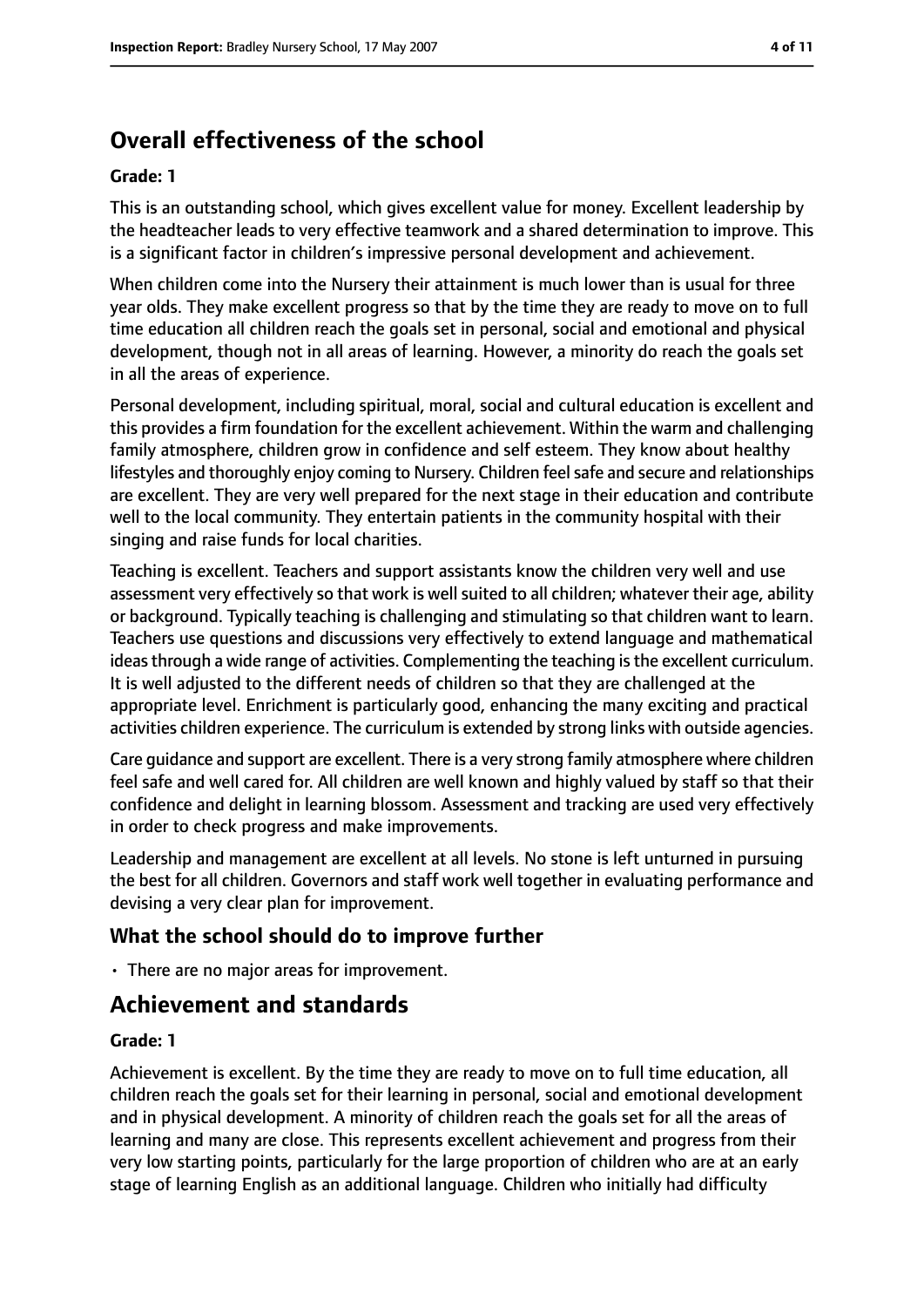expressing themselves are confident to discuss how they helped to milk a goat on a visit to a farm and many can write their names and understand terms such as illustrator and author. This is because the curriculum is rich, and bilingual staff help them to establish the foundations of their learning in their mother tongue. There is a very strong focus on providing children with challenging practical experiences so that, for example, their mathematical skills and knowledge and understanding of the world rapidly increase. They count to 10, understand number and some begin to add and subtract. When boys start school, their attainment is generally lower than girls. Because the school plans its activities to manage this, boys achieve as well as girls.

# **Personal development and well-being**

#### **Grade: 1**

Personal development and well-being, including spiritual, moral, social, and cultural development, are excellent. Relationships are excellent and teachers ensure that learning is enjoyable so that children quickly settle to daily routines and make very impressive gains in their personal, social and emotional development. At the beginning of each session, children come in with a spring in their step and a smile on their face and quickly become absorbed in their tasks whether teacher led or from their own choice. They enjoy everything they do and know how to behave well, take turns and work safely. The school is very careful to ensure that children learn about healthy eating and hygiene and children are very keen to extend their physical skills outside and indoors. Children's very good social and emotional development, together with the development of basic academic skills, prepares them very well for the next stage in their education. Children enjoy celebrating the major festivals of their own and other cultures and there is a very welcoming, family atmosphere. Children know their key workers very well and feel safe and secure. Attendance is satisfactory overall. The school is taking steps to address the attendance of a small group of children whose parents do not ensure that they attend regularly.

# **Quality of provision**

# **Teaching and learning**

## **Grade: 1**

Teaching and learning are outstanding. A significant factor in the rapid progress made by most children lies in the teaching of personal and social skills. This provides a very firm foundation for their future learning. Because relationships are excellent and teaching is typically lively and stimulating children quickly become engrossed in their tasks. For example, teachers and children shared their excitement when they discussed the features of a snail discovered in the garden. Teachers make very good use of assessment and tracking to provide work that is very well suited to the wide range of differing abilities and aptitudes. They have high expectations so that children work well independently; for example, they tidy away equipment when they have finished. Teachers work very closely with support assistants ensuring continuity and consistency of learning. An important element in teaching and learning isthe quality of teachers' questioning and the discussions they initiate, leading to the extension of skills and increased understanding of the use of language.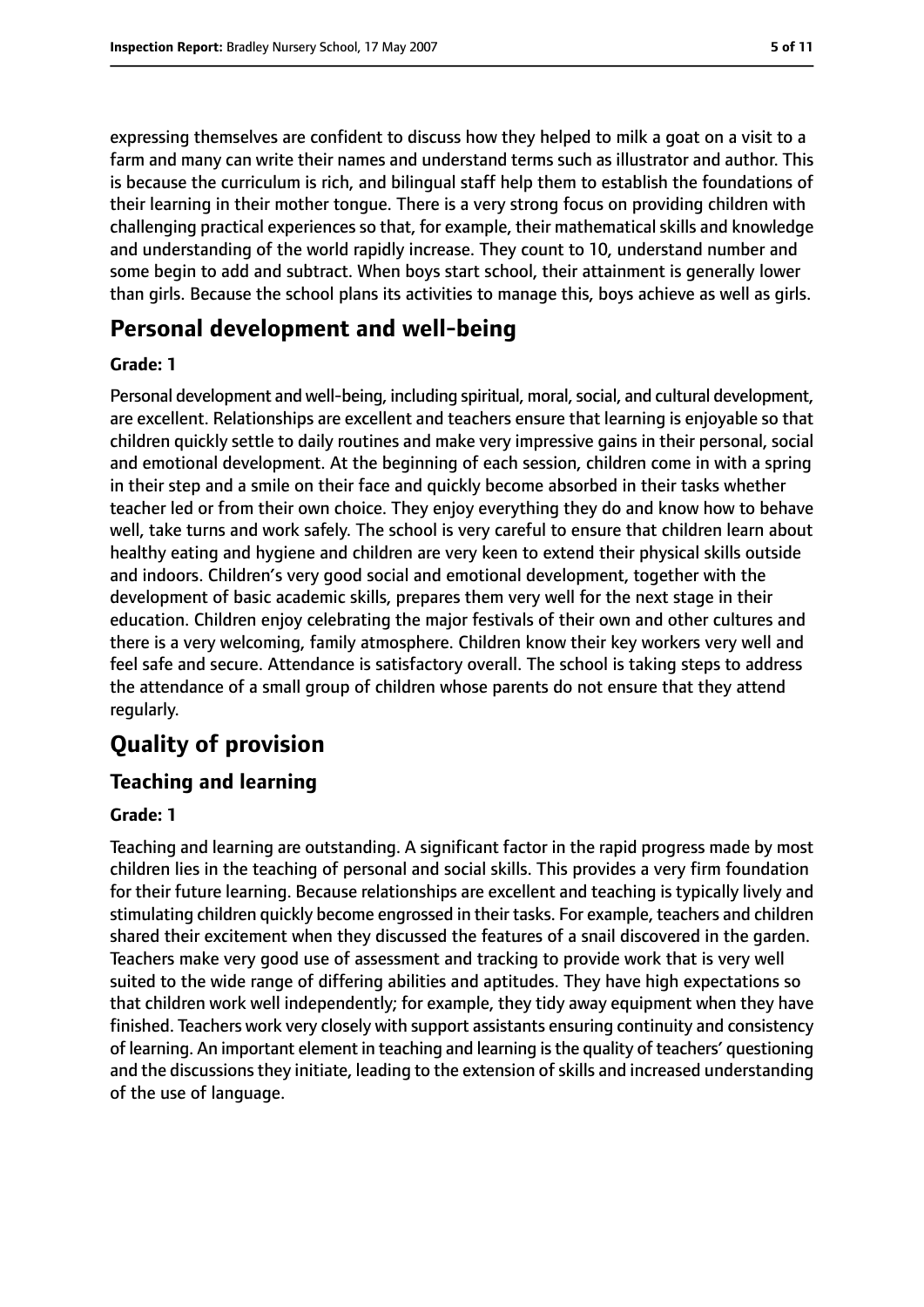## **Curriculum and other activities**

#### **Grade: 1**

The curriculum is excellent. As part of the outdoor provision, the school has established an 'enchanted trail', designed to promote practical and imaginative development. This encapsulates the whole of the curriculum, which is founded on stimulation, challenge and excitement so that learning becomes irresistible. This contributes significantly to personal development and achievement of children. It is carefully adjusted to meet the needs of all children and is enriched by a range of visits and visitors to school that help to make learning exciting. When children return from their visit to a farm they are eager to discuss and record what they have done and seen; as a result, their knowledge and understanding are widened. They become really enthralled when listening to African drummers or work with a potter to make tiles. There is a strong focus on social and emotional development and on the promotion of healthy lifestyles. The curriculum is extended by strong links with outside agencies, including the Children's Centre.

## **Care, guidance and support**

#### **Grade: 1**

Care, guidance and support are excellent. Staff care exceptionally well for children and support families very effectively through the close links they maintain. Parents have very positive views of the school and are well informed about their children's progress. All adults are very sensitive and caring and act as good role models. This helps to create a family atmosphere and to enhance confidence and self esteem. All procedures are in place for maintaining child protection and safeguarding health and safety. Children have particularly close relationships with their key workers and this helps them to make progress in their personal and academic development. Provision for children with learning difficulties and/or disabilities, looked after children and those who are at an early stage of learning English as an additional language is very good and enables them to make the same rate of progress as other children. The school makes very good use of assessment and tracking in order to check progress and identify areas for improvement.

# **Leadership and management**

#### **Grade: 1**

Leadership and management are excellent. The headteacher provides outstanding leadership. She has a very clear vision for raising standards and improving provision. She shares this with staff and governors so that there is a very strong commitment to set challenging targets leading to high levels of achievement and personal development. She is very well supported by staff who form an extremely cohesive and committed team. There is a very purposeful drive to provide the best for children resulting in an extremely stimulating learning environment and imaginative use of resources and accommodation. The school has in place very good systems for self evaluation, which result in a clearly prioritised improvement plan. Teaching and learning are very carefully monitored in order to make improvements and staff are eager to take part in professional development in order to improve their skills and bring new ideas for consideration to the school. Governors are very supportive and know the school and the locality very well. Thus, they are well placed to help shape the direction of the school and to hold it to account for its performance. The budget is carefully managed in order to support improvements and issues from the previous inspection have been successfully addressed.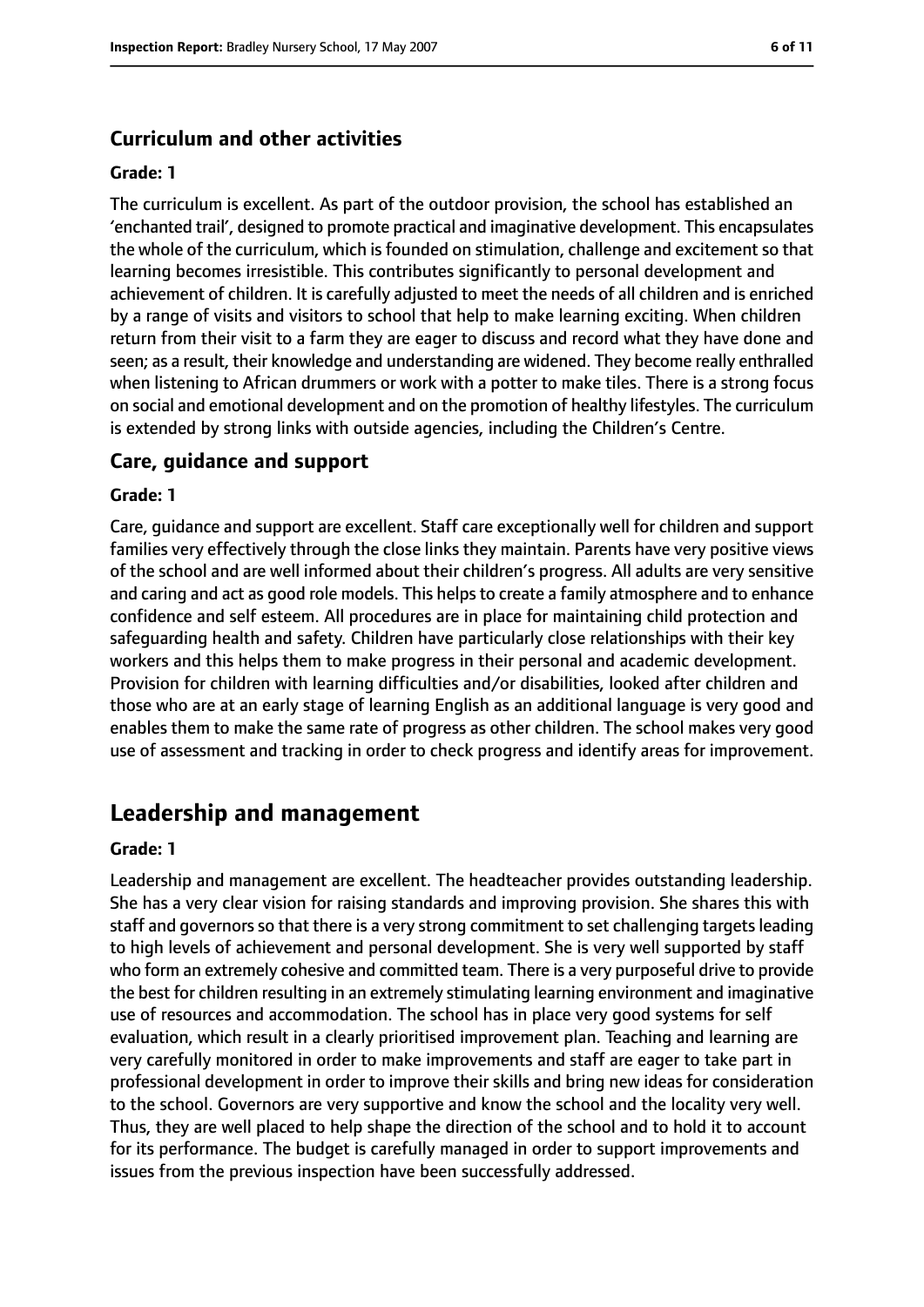Very strong leadership, high levels of skill and commitment and thorough self evaluation give the school an excellent capacity to improve.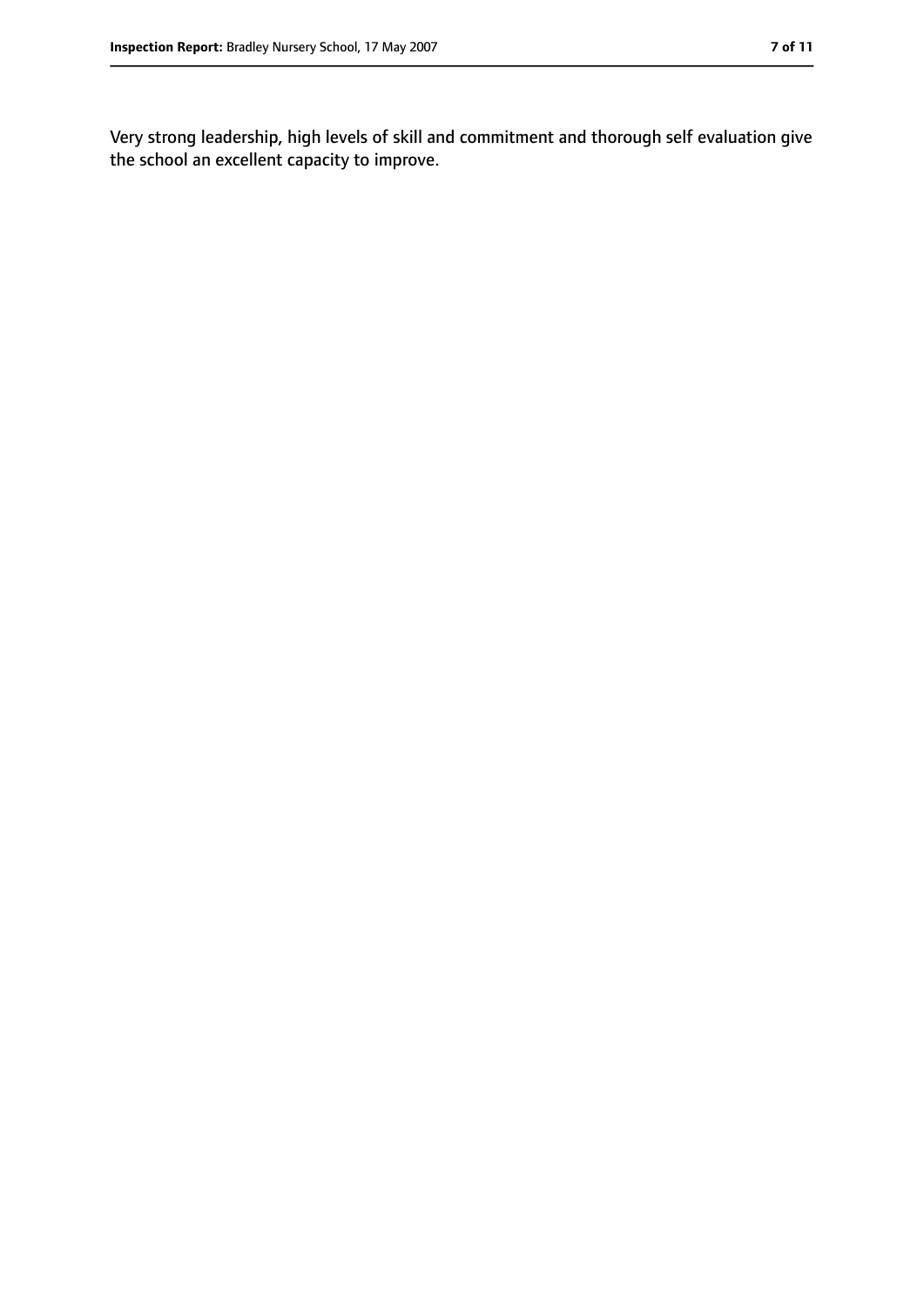**Any complaints about the inspection or the report should be made following the procedures set out in the guidance 'Complaints about school inspection', which is available from Ofsted's website: www.ofsted.gov.uk.**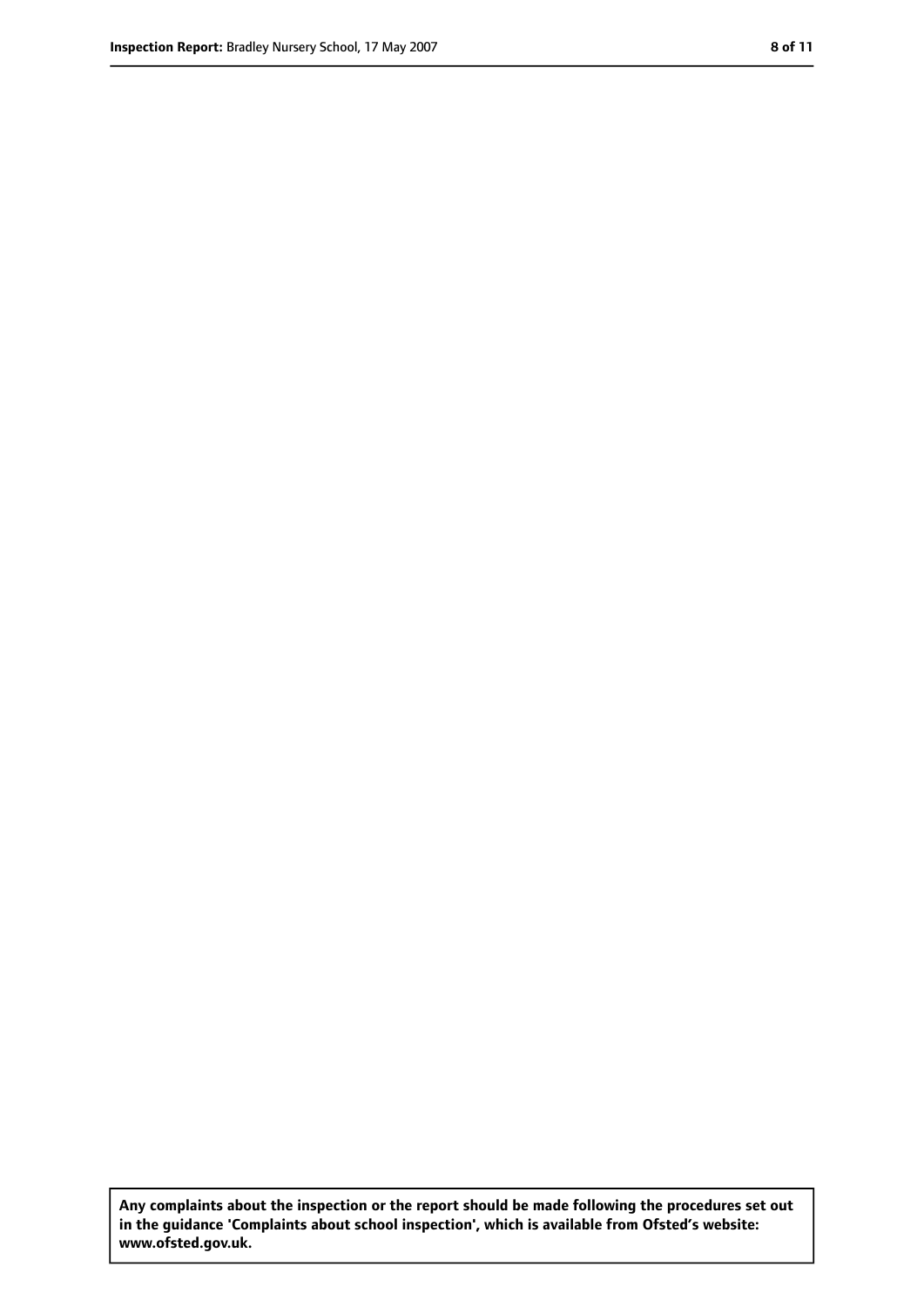#### **Annex A**

# **Inspection judgements**

| Key to judgements: grade 1 is outstanding, grade 2 good, grade 3 satisfactory, and grade 4 | School         |
|--------------------------------------------------------------------------------------------|----------------|
| inadeguate                                                                                 | <b>Overall</b> |

# **Overall effectiveness**

| How effective, efficient and inclusive is the provision of education, integrated<br>care and any extended services in meeting the needs of learners? |     |
|------------------------------------------------------------------------------------------------------------------------------------------------------|-----|
| How well does the school work in partnership with others to promote learners'<br>well-being?                                                         |     |
| The quality and standards in the Foundation Stage                                                                                                    |     |
| The effectiveness of the school's self-evaluation                                                                                                    |     |
| The capacity to make any necessary improvements                                                                                                      |     |
| Effective steps have been taken to promote improvement since the last<br>inspection                                                                  | Yes |

# **Achievement and standards**

| How well do learners achieve?                                                                               |  |
|-------------------------------------------------------------------------------------------------------------|--|
| The standards <sup>1</sup> reached by learners                                                              |  |
| How well learners make progress, taking account of any significant variations between<br>groups of learners |  |
| How well learners with learning difficulties and disabilities make progress                                 |  |

## **Personal development and well-being**

| How good is the overall personal development and well-being of the           |  |
|------------------------------------------------------------------------------|--|
| learners?                                                                    |  |
| The extent of learners' spiritual, moral, social and cultural development    |  |
| The behaviour of learners                                                    |  |
| The attendance of learners                                                   |  |
| How well learners enjoy their education                                      |  |
| The extent to which learners adopt safe practices                            |  |
| The extent to which learners adopt healthy lifestyles                        |  |
| The extent to which learners make a positive contribution to the community   |  |
| How well learners develop workplace and other skills that will contribute to |  |
| their future economic well-being                                             |  |

# **The quality of provision**

| $\mid$ How effective are teaching and learning in meeting the full range of the $\mid$<br>  learners' needs?               |  |
|----------------------------------------------------------------------------------------------------------------------------|--|
| $\mid$ How well do the curriculum and other activities meet the range of needs $\mid$<br>$\mid$ and interests of learners? |  |
| How well are learners cared for, guided and supported?                                                                     |  |

 $^1$  Grade 1 - Exceptionally and consistently high; Grade 2 - Generally above average with none significantly below average; Grade 3 - Broadly average to below average; Grade 4 - Exceptionally low.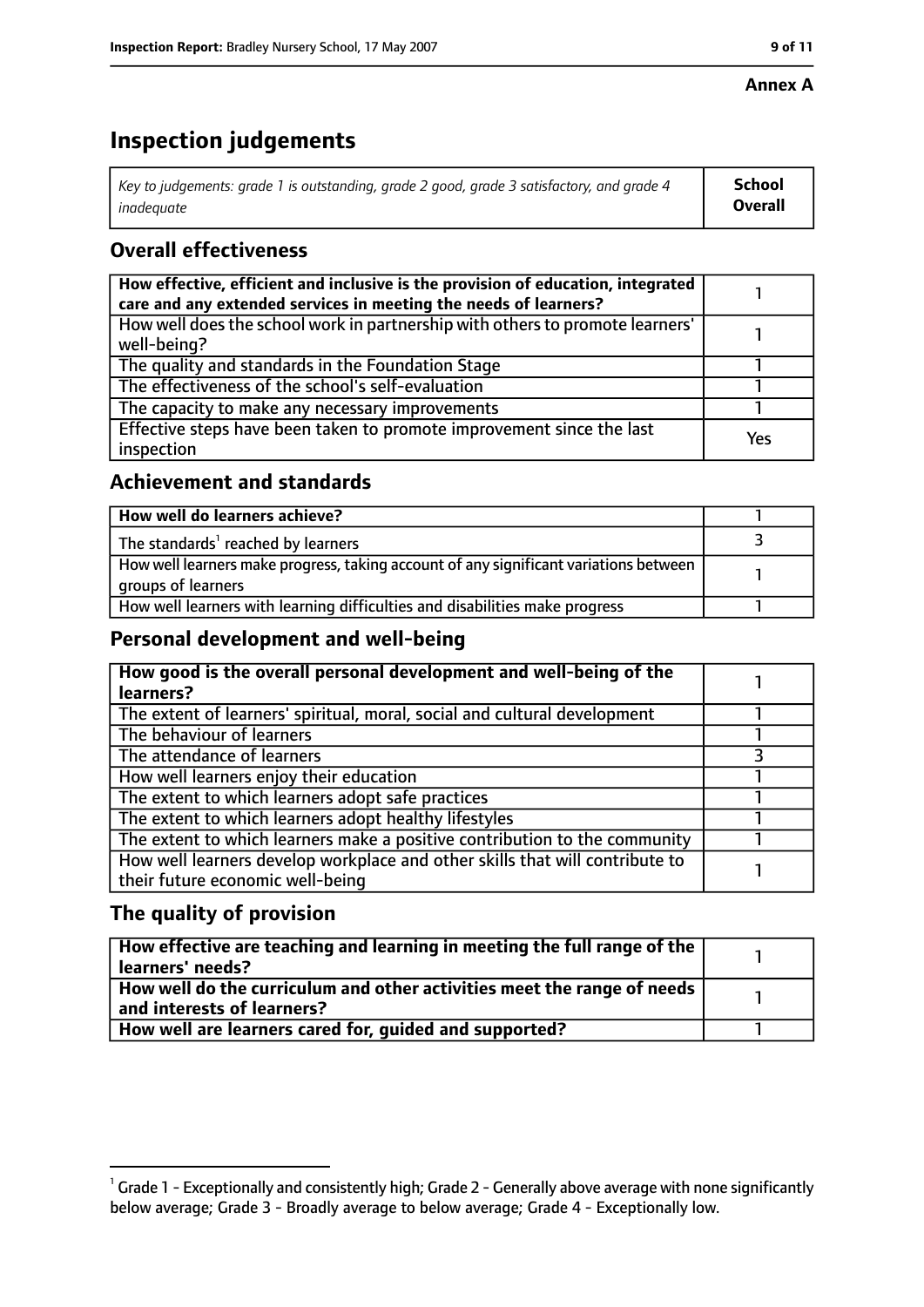# **Leadership and management**

| How effective are leadership and management in raising achievement<br>and supporting all learners?                                              |           |
|-------------------------------------------------------------------------------------------------------------------------------------------------|-----------|
| How effectively leaders and managers at all levels set clear direction leading<br>to improvement and promote high quality of care and education |           |
| How effectively performance is monitored, evaluated and improved to meet<br>challenging targets                                                 |           |
| How well equality of opportunity is promoted and discrimination tackled so<br>that all learners achieve as well as they can                     |           |
| How effectively and efficiently resources, including staff, are deployed to<br>achieve value for money                                          |           |
| The extent to which governors and other supervisory boards discharge their<br>responsibilities                                                  |           |
| Do procedures for safequarding learners meet current government<br>requirements?                                                                | Yes       |
| Does this school require special measures?                                                                                                      | <b>No</b> |
| Does this school require a notice to improve?                                                                                                   | No        |